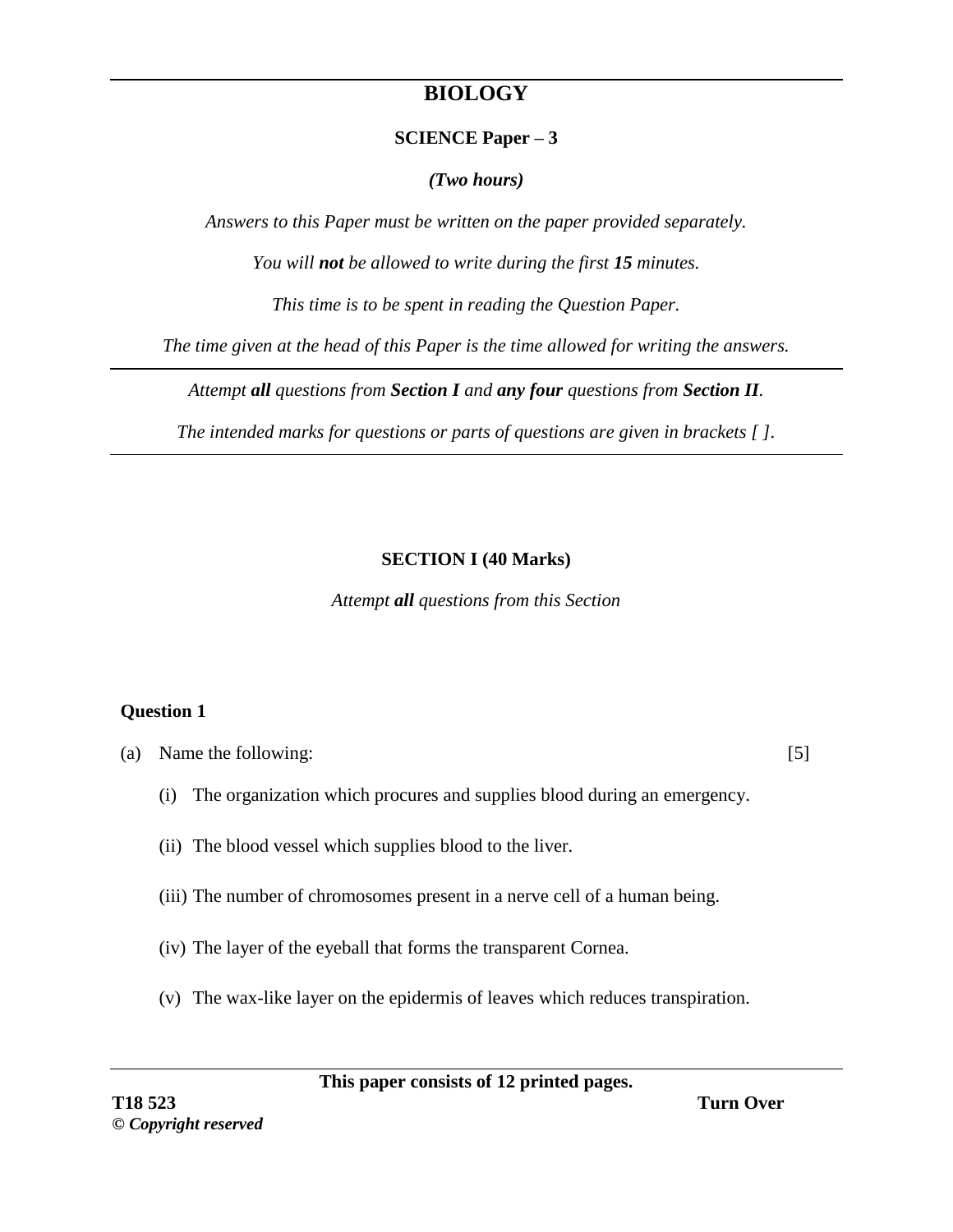(b) Choose the correct answer from each of the four options given below:

[5]

- (i) The number of Spinal nerves in a human being are:
	- A. 31 pairs
	- B. 10 pairs
	- C. 21 pairs
	- D. 30 pairs
- (ii) Which one of the following is non-biodegradable?
	- A. DDT
	- B. Vegetable peel
	- C. Cardboard
	- D. Bark of trees
- (iii) Aqueous humour is present between the:
	- A. Lens and Retina
	- B. Iris and Lens
	- C. Cornea and Iris
	- D. Cornea and Lens
- (iv) A strong chemical substance which is used on objects and surfaces in our surroundings to kill germs:
	- A. Cresol
	- B. Carbolic acid
	- C. Iodine
	- D. Mercurochrome
- (v) Which one of the following is a Greenhouse gas?
	- A. Oxygen
	- B. Methane
	- C. Sulphur dioxide
	- D. Nitrogen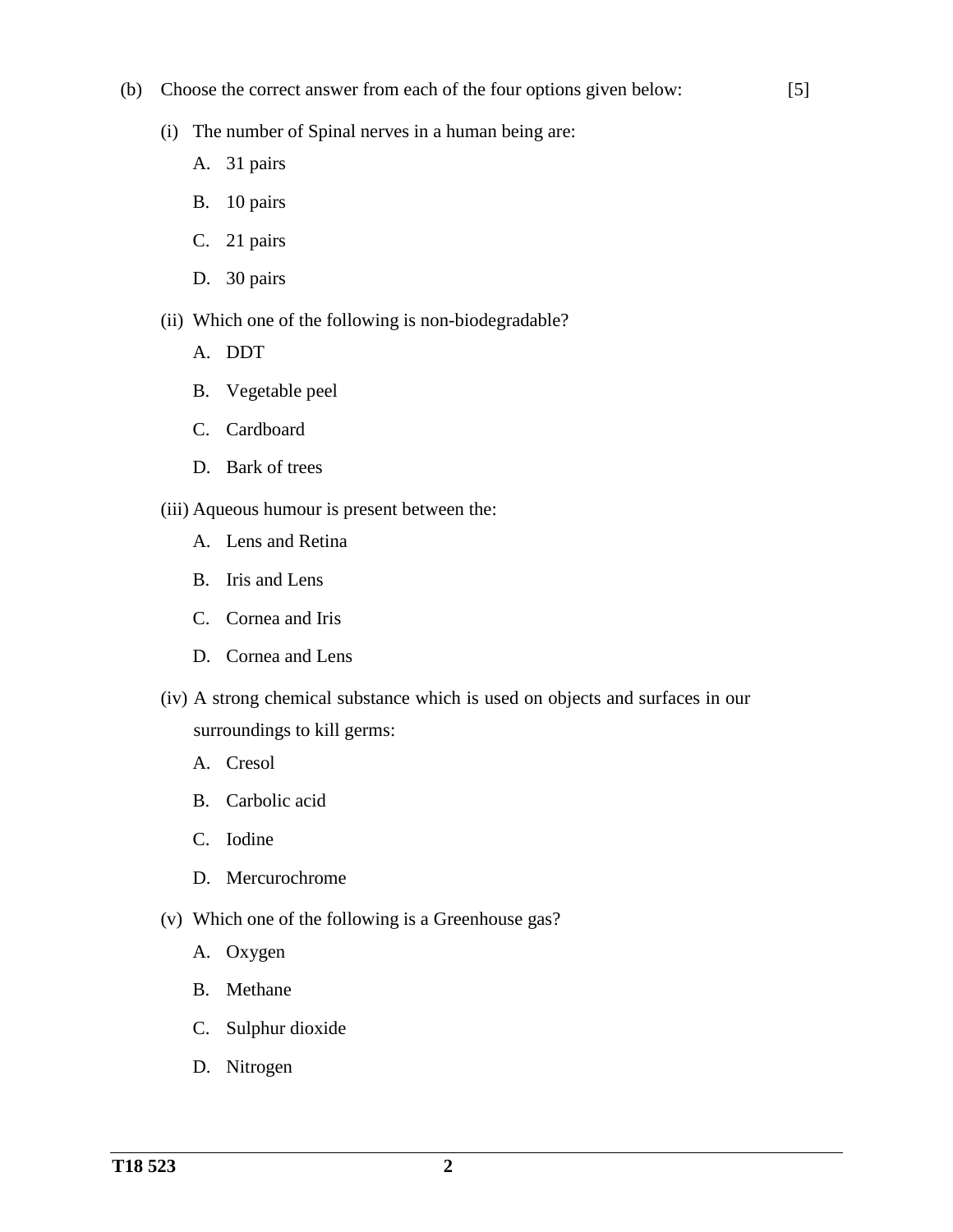- (c) Complete the following paragraph by filling in the blanks (i) to (v) with appropriate words: To test a leaf for starch, the leaf is boiled in water to (i) [11]. It is then boiled in Methylated spirit to (ii)\_\_\_\_\_\_\_\_\_\_\_. The leaf is dipped in warm water to soften it. It is placed in a petri dish, and (iii)\_\_\_\_\_\_\_\_\_\_ solution is added. The region of the leaf which contains starch, turns (iv)\_\_\_\_\_\_\_\_\_\_\_\_ and the region which does not contain starch, turns (v)\_\_\_\_\_\_\_\_\_\_\_. [5] (d) Match the items given in **Column A** with the most appropriate ones in **Column B** and rewrite the correct matching pairs. [5] **Column A** (i) Cretinism (ii) Diabetes insipidus (iii) Exophthalmic Goitre (iv) Adrenal virilism (v) Dwarfism **Column B** (a) Hypersecretion of adrenal cortex (b) Hyposecretion of Thyroxine (c) Hyposecretion of growth hormone (d) Hyposecretion of Vasopressin (e) Hyposecretion of adrenal cortex (f) Hypersecretion of Growth hormone (g) Hypersecretion of Thyroxine (e) Correct the following statements by changing the underlined words: (i) Normal pale yellow colour of the urine is due to the presence of the [5]
	- (ii) The outermost layer of Meninges is *Pia mater*.
	- (iii)The cell sap of root hair is *Hypotonic.*

pigment *Melanin*.

- (iv) *Xylem* transports starch from the leaves to all parts of the plant body.
- (v) *Nitrogen* bonds are present between the complementary nitrogenous bases of DNA.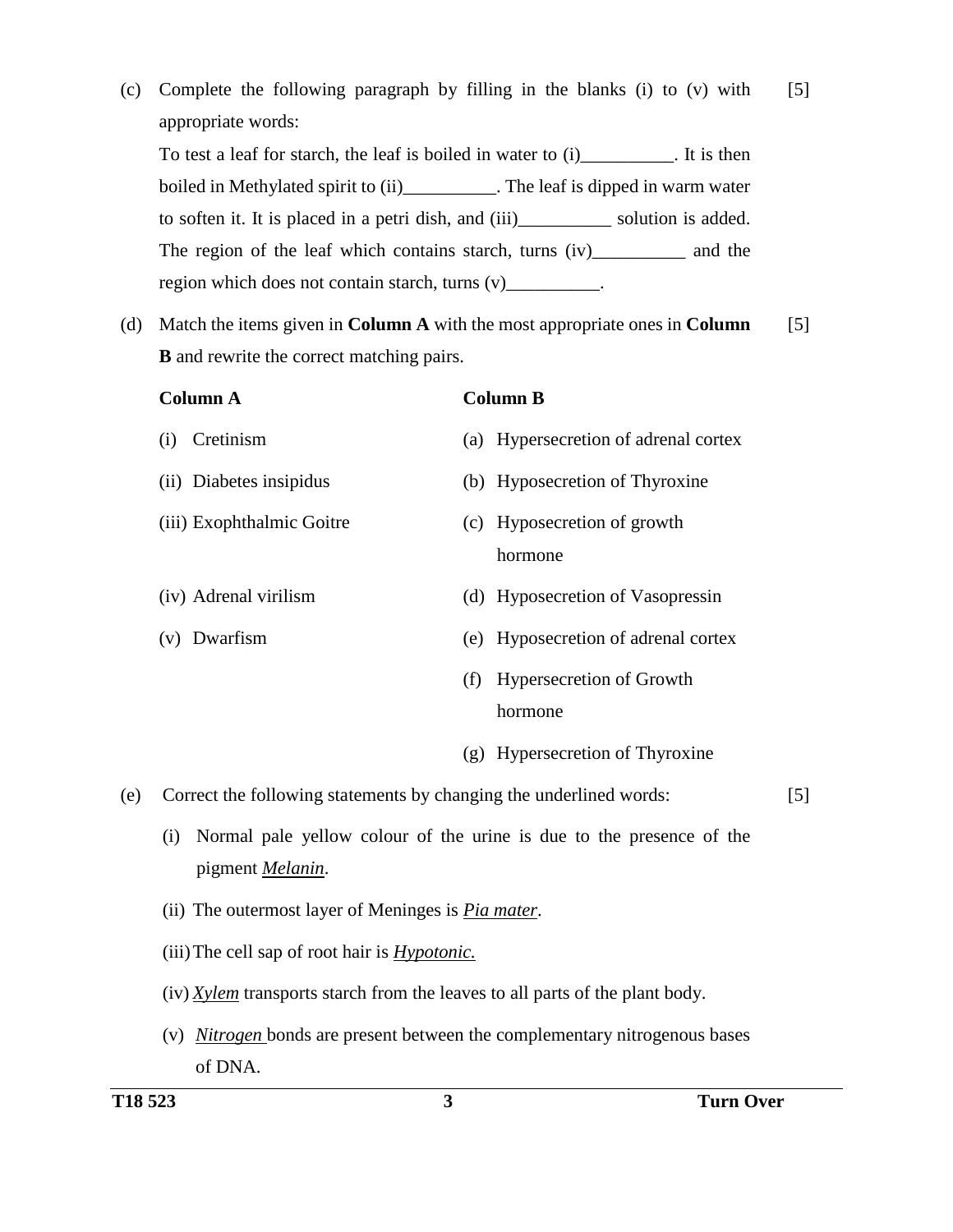(f) Choose between the two options to answer the question specified in the brackets for the following: [5]

An example is illustrated below.

*Example: Corolla or Calyx (Which is the outer whorl?) Answer: Calyx*

- (i) Blood in the renal artery or renal vein (Which one has more urea?)
- (ii) Perilymph or endolymph (Which one surrounds the organ of Corti?)
- (iii) Lenticels or stomata (Which one remains open always?)
- (iv) Sclerotic layer or choroid layer (Which one forms the Iris?)
- (v) Blood in the pulmonary artery or pulmonary vein (Which one contains less oxyhaemoglobin?)
- (g) Given below is a representation of a type of pollution.

[5]

Study the picture and answer the questions:



- (i) Name the type of pollution shown in the picture.
- (ii) Name one source of this pollution.
- (iii) How does this pollution affect human health?
- (iv) Write one measure to reduce this pollution.
- (v) State one gaseous compound that leads to the depletion of the ozone layer and creates 'Ozone holes'.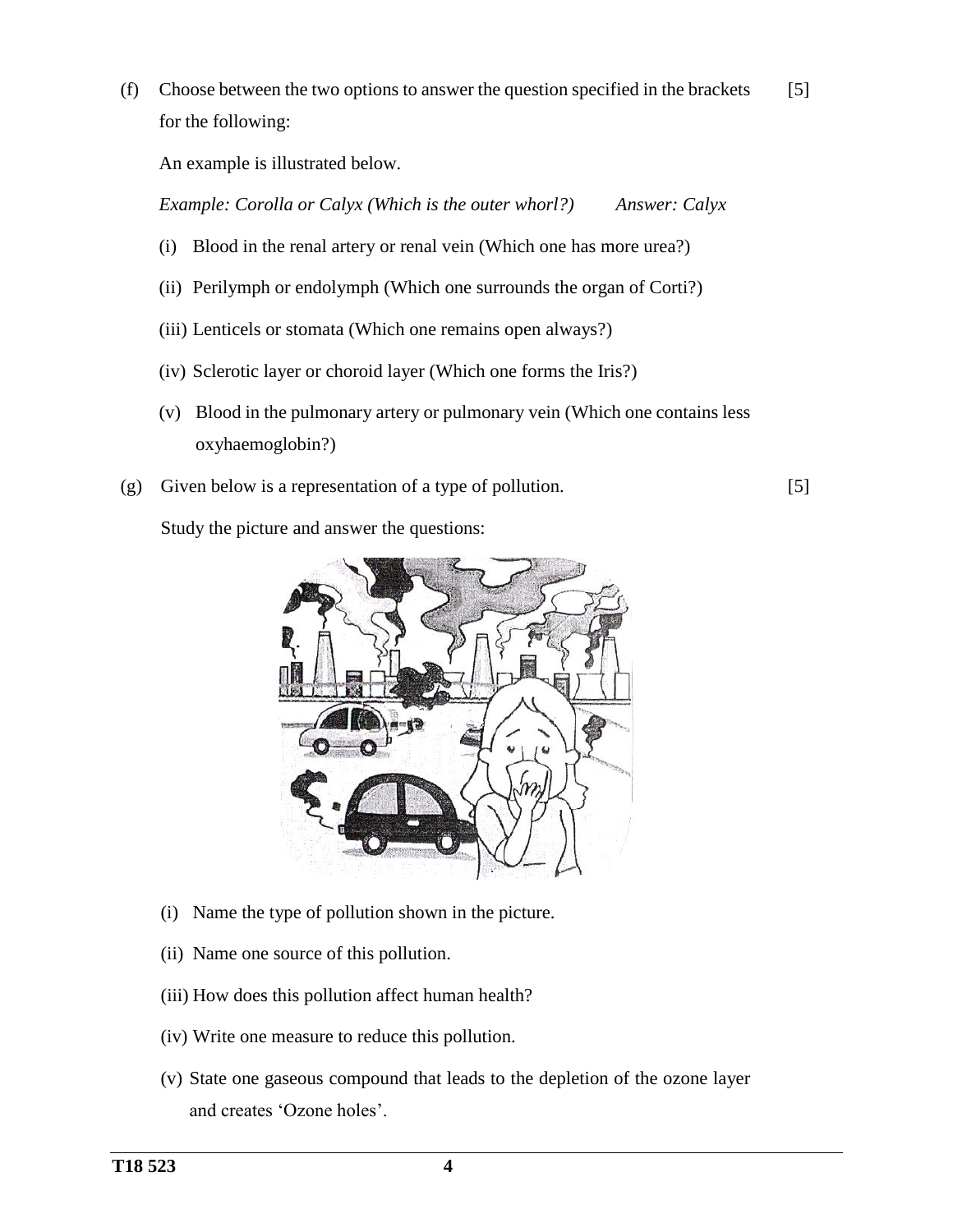(h) Choose the **ODD** one out from the following terms given and name the **CATEGORY** to which the others belong: [5]

*Example: Nose, Tongue, Arm, Eye Answer: Odd Term – Arm, Category – Sense organs*

- (i) Detergents, X-rays, sewage, oil spills
- (ii) Lumen, muscular tissue, connective tissue, pericardium
- (iii) Dendrites, Medullary Sheath, Axon, Spinal cord
- (iv) Centrosome, Cell wall, Cell membrane, Large vacuoles
- (v) Prostate gland, Cowper's gland, seminal vesicle, seminiferous tubules.

### **SECTION II (40 Marks)**

### *Attempt any four questions from this Section*

### **Question 2**

(a) The diagram given below represents a stage during cell division. Study the same and answer the questions that follow: [5]



- (i) Identify whether it is a plant cell or an animal cell. Give a reason in support of your answer.
- (ii) Name the stage depicted in the diagram. What is the unique feature observed in this stage?
- (iii) Name the type of cell division that occurs during:
	- 1. Replacement of old leaves by new ones.
	- 2. Formation of gametes.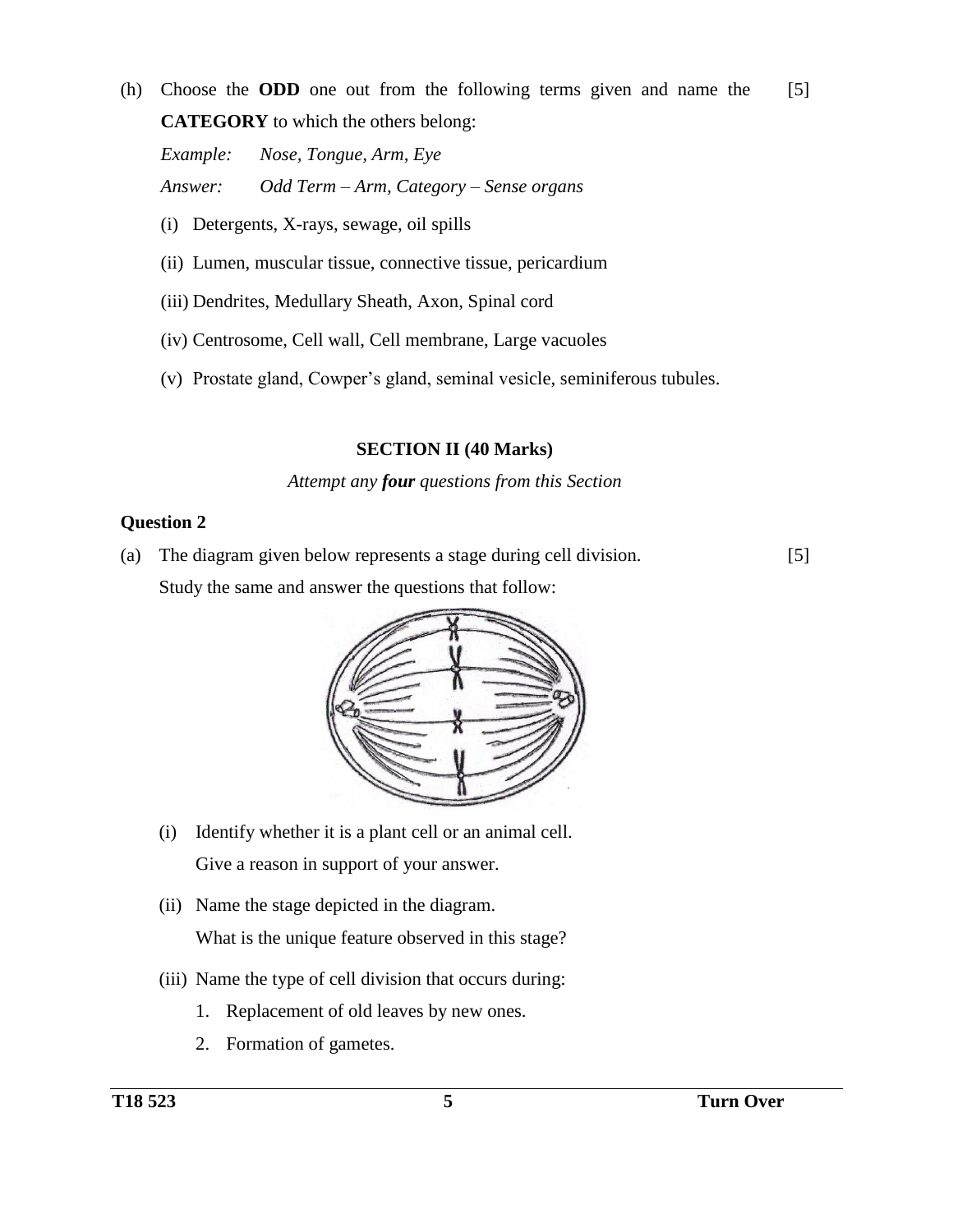- (iv) What is the stage that comes before the stage shown in the diagram?
- (v) Draw a neat, labelled diagram of the stage mentioned in (iv) above keeping the chromosome number constant.
- (b) Mention the exact location of the following:

[5]

- (i) Epididymis
- (ii) Lacrimal gland
- (iii) Malleus
- (iv) Hydathodes
- (v) Pulmonary semilunar valve

#### **Question 3**

(a) Given below are diagrams showing the different stages in the process of fertilisation of an egg in the human female reproductive tract. [5]

Study the diagrams and answer the questions:



- (i) Arrange the letters given below each diagram in a logical sequence to show the correct order in the process of fertilisation.
- (ii) Where does fertilisation normally take place?

What is 'Implantation' that follows fertilisation?

- (iii) Mention the chromosome number of the egg and zygote in humans.
- (iv) Explain the term 'Gestation'. How long does Gestation last in humans?
- (v) Draw a neat, labelled diagram of a mature human sperm.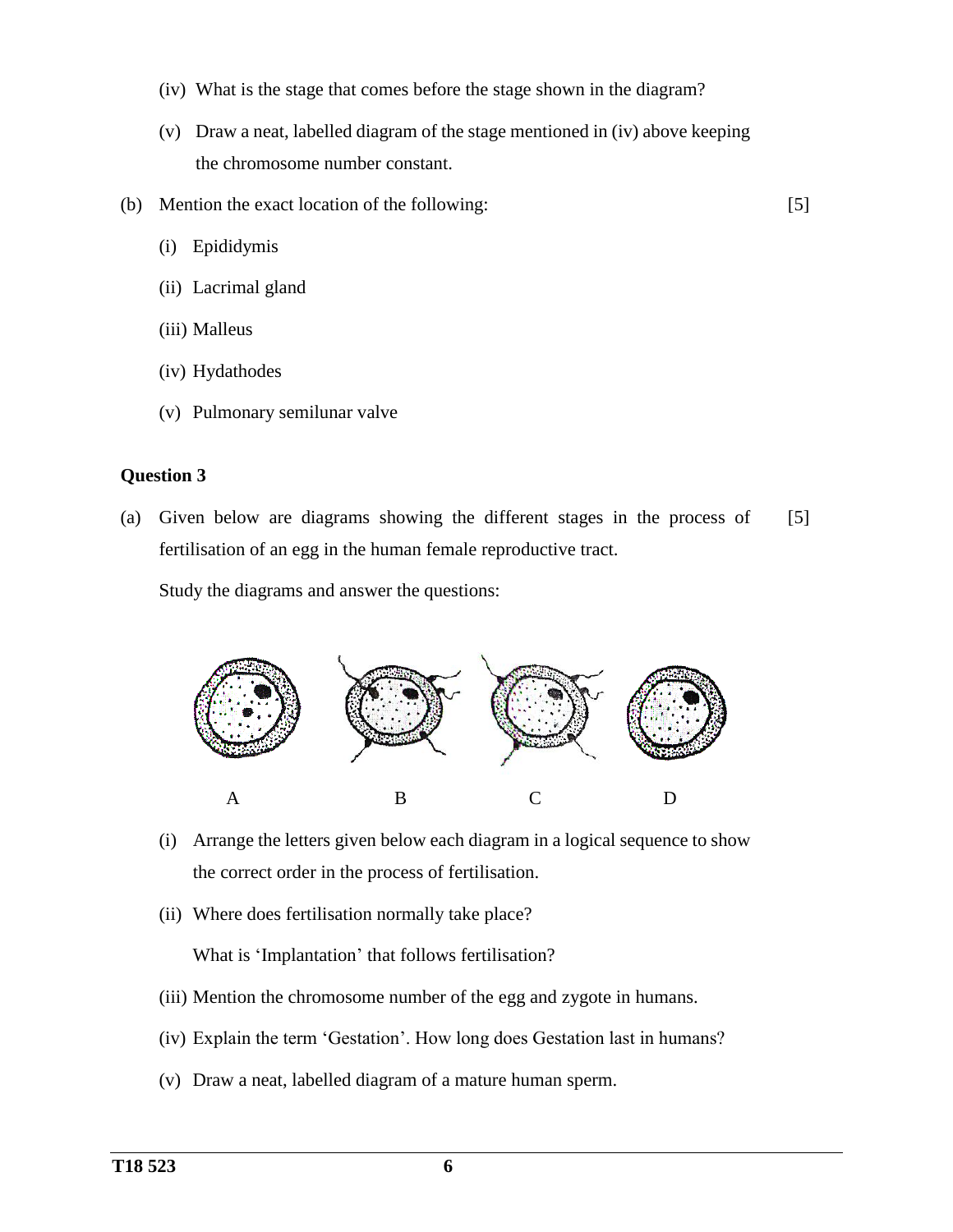(b) A potted plant with variegated leaves was taken in order to prove a factor necessary for photosynthesis. The potted plant was kept in the dark for 24 hours and then placed in bright sunlight for a few hours. Observe the diagrams and answer the questions. [5]



- (i) What aspect of photosynthesis is being tested in the above diagram?
- (ii) Represent the process of photosynthesis in the form of a balanced equation.
- (iii) Why was the plant kept in the dark before beginning the experiment?
- (iv) What will be the result of the starch test performed on leaf 'A' shown in the diagram? Give an example of a plant with variegated leaves.
- (v) Draw a neat labelled diagram of a chloroplast.

### **Question 4**

(a) The diagram given below shows the internal structure of a spinal cord depicting a phenomenon. Study the diagram and answer the questions: [5]

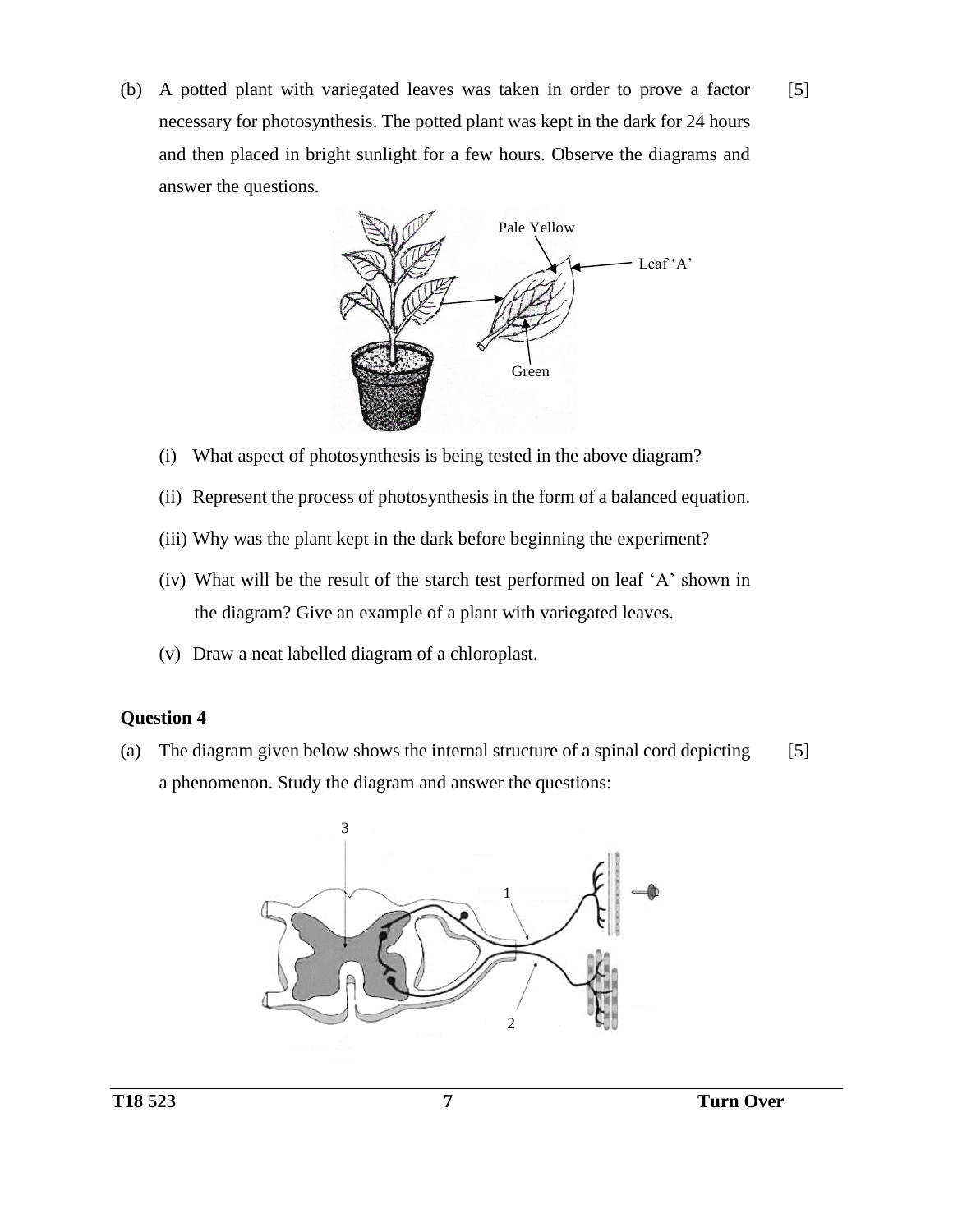- (i) Name the phenomenon that is depicted in the diagram. Define the phenomenon.
- (ii) Give the technical term for the point of contact between the two nerve cells.
- (iii) Name the parts numbered 1, 2 and 3.
- (iv) How does the arrangement of neurons in the spinal cord differ from that of the brain?
- (v) Mention two ways by which the spinal cord is protected in our body.
- (b) Give appropriate *biological or technical terms* for the following:

[5]

- (i) Process of maintaining water and salt balance in the blood.
- (ii) Hormones which regulate the secretion of other endocrine glands.
- (iii) Movement of molecules of a substance from their higher concentration to lower concentration when they are in direct contact.
- (iv) The condition in which a pair of chromosomes carry similar alleles of a particular character.
- (v) The complex consisting of a DNA strand and a core of histones.
- (vi) The onset of menstruation in a young girl.
- (vii)Squeezing out of white blood cells from the capillaries into the surrounding tissues.
- (viii) The fluid which surrounds the foetus.
- (ix) The relaxation phase of the heart.
- (x) The difference between the birth rate and the death rate.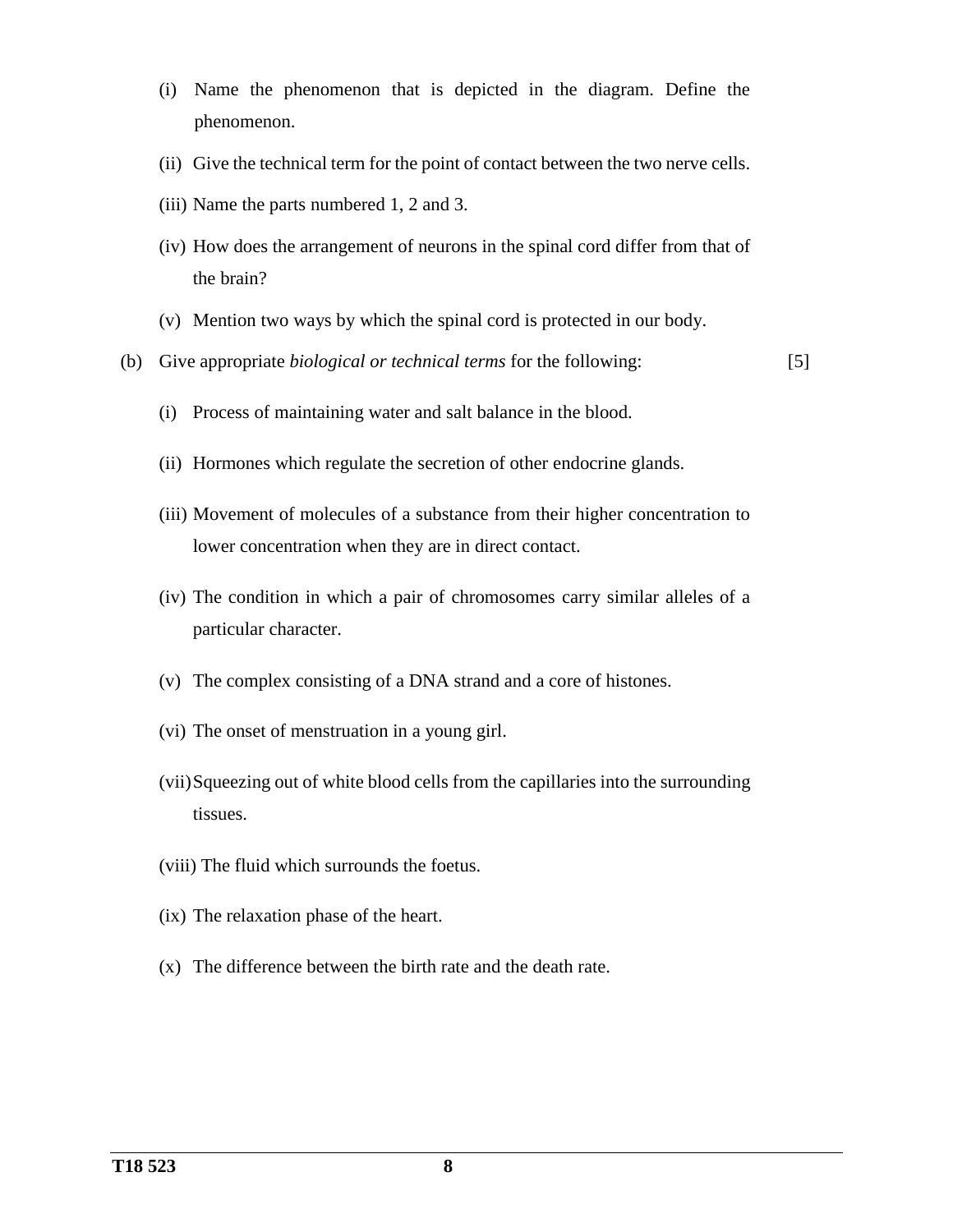### **Question 5**

(a) The diagram given below is that of a structure present in a human kidney. Study the same and answer the questions that follow:



- (i) Name the structure represented in the diagram.
- (ii) What is the liquid entering part '1' called? Name two substances present in this liquid that are reabsorbed in the tubule.
- (iii) What is the fluid that comes to part '2' called? Name the main nitrogenous waste in it.
- (iv) Mention the three main steps involved in the formation of the fluid mentioned in (iii) above.
- (v) Name the substance which may be present in the fluid in part '2' if a person suffers from Diabetes mellitus.
- (b) Differentiate between the following pairs on the basis of what is indicated in the brackets. [5]
	- (i) Leaf and Liver [form in which glucose is stored]
	- (ii) ATP and AIDS [expand the abbreviations]
	- (iii) Testosterone and Oestrogen [organ which secretes]
	- (iv) Ureter and Urethra [function]
	- (v) Hypotonic solution and Hypertonic solution [condition of a plant cell when placed in them]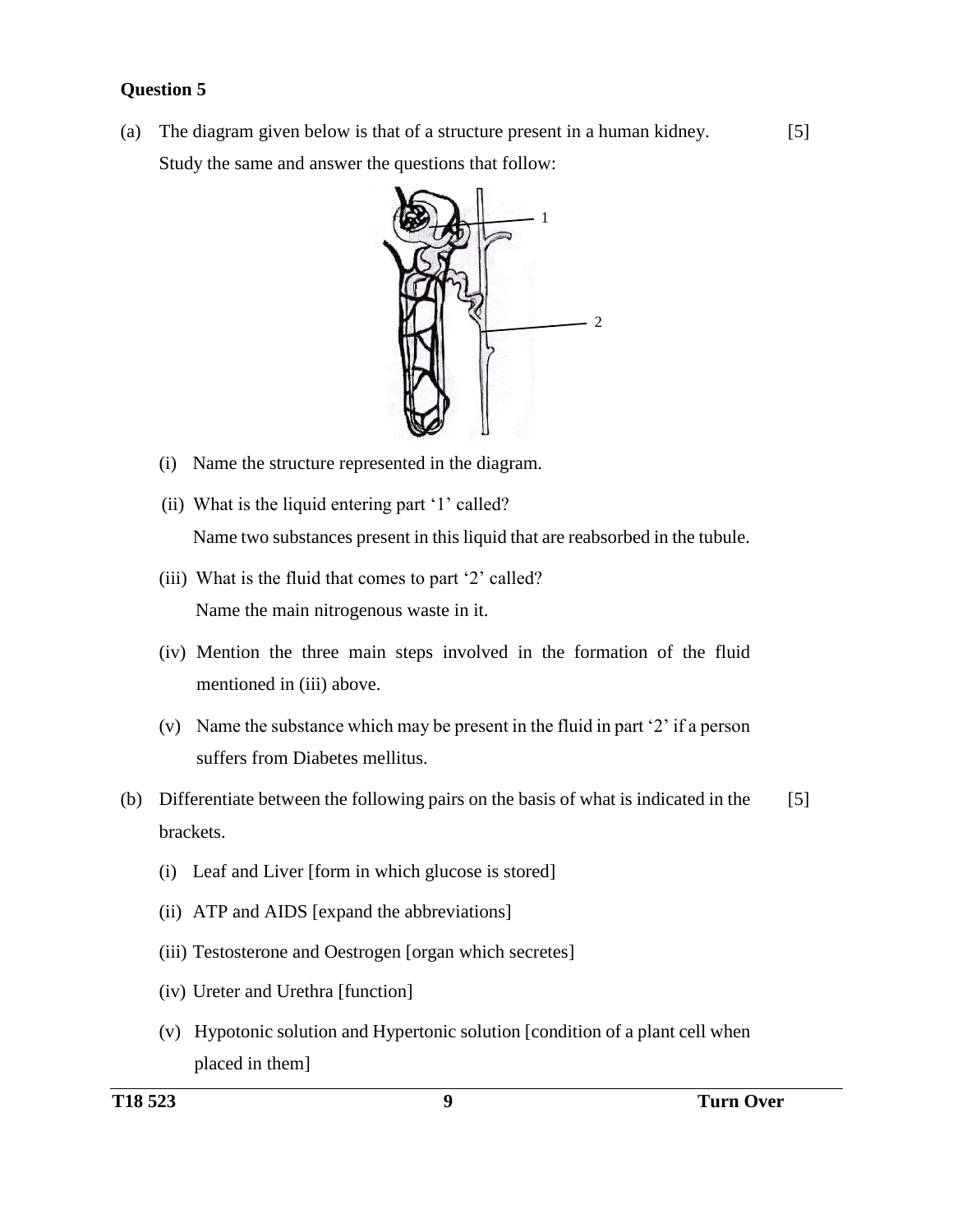### **Question 6**

(a) Given below is a diagram of a human blood smear.

Study the diagram and answer the questions that follow:



- (i) Name the components numbered '1' to '4'.
- (ii) Mention two structural differences between the parts '1' and '2'.
- (iii) Name the soluble protein found in part '4' which forms insoluble threads during clotting of blood.
- (iv) What is the average lifespan of the component numbered '1'?
- (v) Component numbered '1' do not have certain organelles but are very efficient in their function. Explain.
- (b) Give biological explanations for the following:
	- (i) Education is very important for population control.
	- (ii) The placenta is an important structure for the development of a foetus.
	- (iii) All the food chains begin with green plants.
	- (iv) Plants growing in fertilized soil are often found to wilt if the soil is not adequately watered.
	- (v) We should not put sharp objects into our ears.

[5]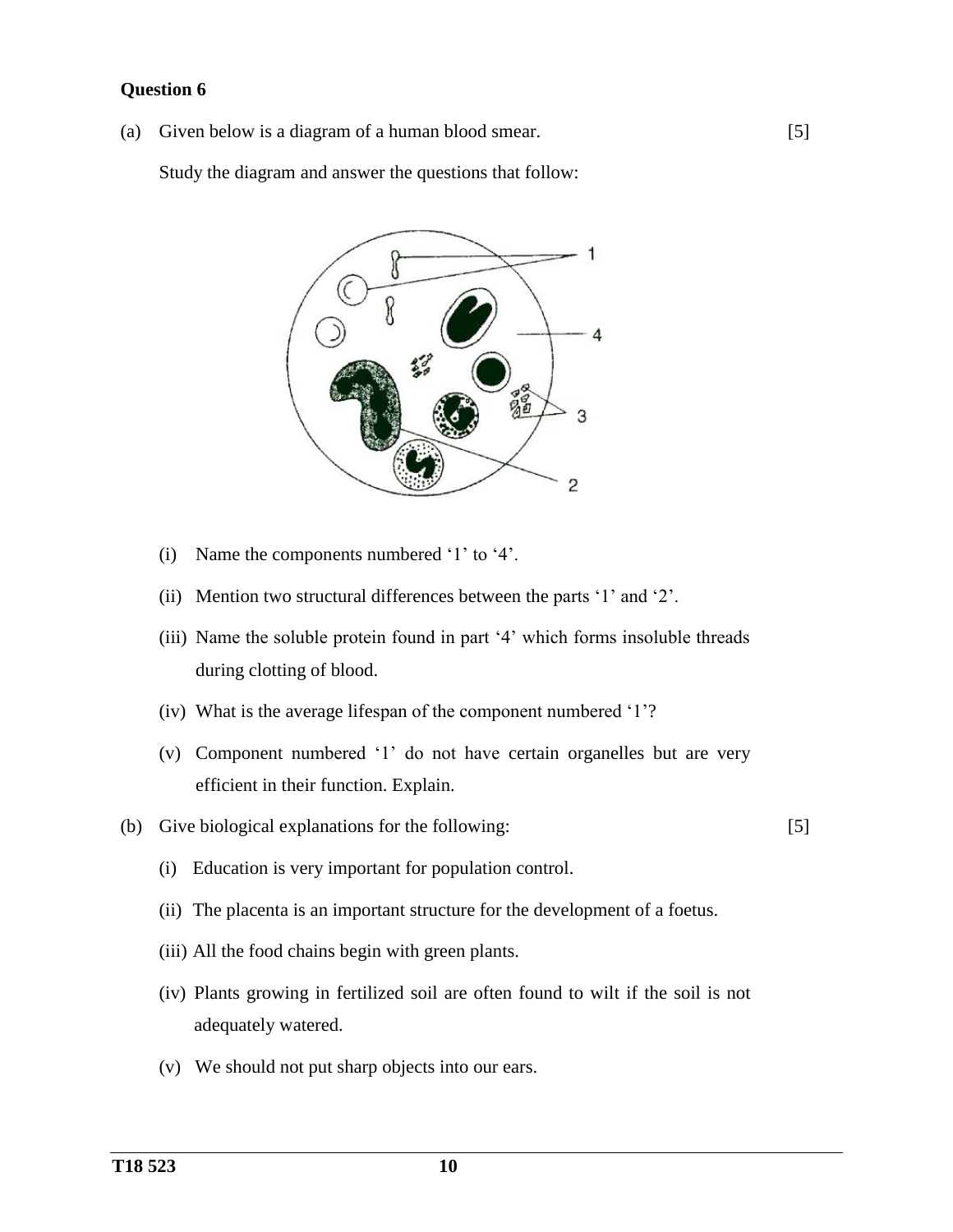## **Question 7**

(a) The diagram below represents a process in plants.

The setup was placed in bright sunlight. Answer the following questions:



- (i) Name the physiological process depicted in the diagram. Why was oil added to the water?
- (ii) When placed in bright sunlight for four hours, what do you observe with regard to the initial and final weight of the plant? Give a suitable reason for your answer.
- (iii) What happens to the level of water when this setup is placed in:
	- 1. Humid conditions?
	- 2. Windy conditions?
- (iv) Mention any three adaptations found in plants to overcome the process mentioned in (i).
- (v) Explain the term 'Guttation'.